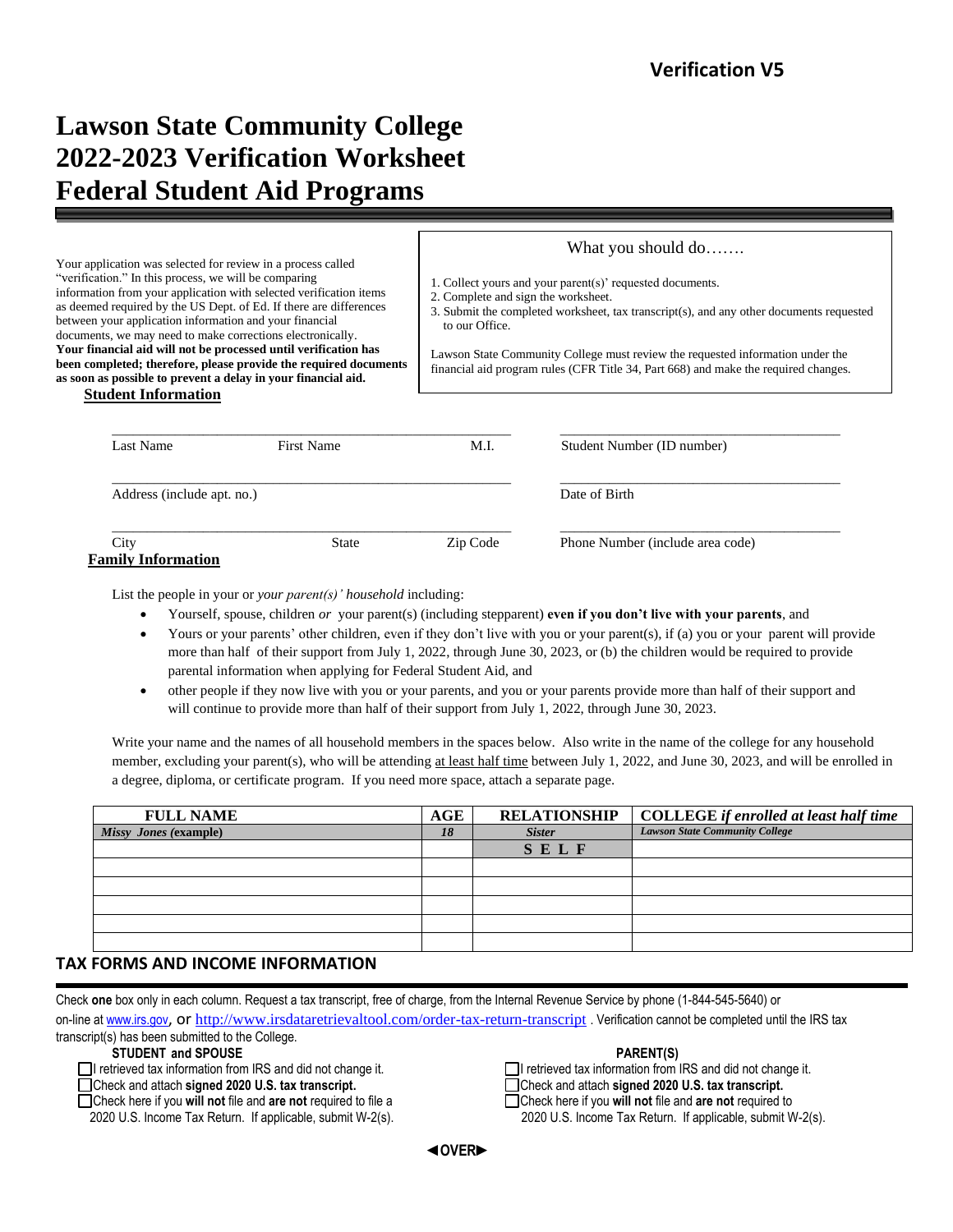### **Use the tables below to report annual amounts.**

| <b>Student</b> | 2022 Additional Financial Information                                                                                                                                                                                  | Parent |
|----------------|------------------------------------------------------------------------------------------------------------------------------------------------------------------------------------------------------------------------|--------|
|                | Education credits (American Opportunity, Hope or Lifetime Learning tax credits) from IRS Form 1040 (line 49) or 1040A (line 31).                                                                                       |        |
|                | 2020 Untaxed Income                                                                                                                                                                                                    |        |
|                | Payments to tax-deferred pension and savings plans (paid directly or withheld from earnings), including, but not limited to, amounts<br>reported on the W-2 forms in Boxes12a through 12d, codes D, E, F, G, H, and S. |        |
|                | IRA deductions and payments to self-employed SEP, SIMPLE, Keogh, and other qualified plans from IRS Form 1040 (total of lines<br>28 plus 32) or 1040A (line 17).                                                       |        |
|                | Tax exempt interest income from IRS Form 1040 (line 8b) or 1040A (line 8b).                                                                                                                                            |        |
|                | Untaxed portions of IRA distributions from IRS Form 1040 (lines 15a minus 15b) or 1040-A (lines 11a minus 11b).<br>Exclude rollovers. If negative, enter a zero here.                                                  |        |
|                | Untaxed portions of pensions from IRS Form 1040 (lines 16a minus 16b) or 1040-A (lines 12a minus 12b).<br>Exclude rollovers. If negative, enter a zero here.                                                           |        |

### **NON TAX FILERS Only**

If you, your spouse, and/or your parents did not file (and are not required to file a 2020 Federal income tax return), list below employer(s) and any income received in 2020. **A copy of your W-2(s) and an IRS non-filer form is required.**

| <b>Student's Employer(s)</b> | 2020 Amount | <b>Parents' Employer(s)</b>                      | 2020 Amount |
|------------------------------|-------------|--------------------------------------------------|-------------|
|                              |             |                                                  |             |
|                              |             |                                                  |             |
|                              |             | $\sim$ $\sim$ $\sim$ $\sim$ $\sim$ $\sim$ $\sim$ |             |

# **Other Information to Be Verified**

1. Complete this section if someone in your or your parent's household (listed in Family Information) received benefits from the Supplemental Nutrition Assistance Program or SNAP (formerly known as food stamps) any time during the 2020 or 2021 calendar years.

I certify that a member of my household, as listed in Family Information of this worksheet, received SNAP benefits in 2014 or 2020. If requested, I will provide documentation of the receipt of SNAP benefits during 2020 and/or 2021.

2. Complete this section if you or your parents paid child support in 2020.

Student or one (or both) of the student's parents listed in Family Information of this worksheet paid child support in 2020. Indicate below the name of the person who paid the child support, the name of the person to whom the child support was paid, the name(s) of the child(ren) for whom child support was paid, and the total annual amount of child support that was paid in 2020 for each child. If requested, I will provide documentation of the payment of child support. *If you need more space, attach a separate page.*

| Name of Person Who Paid Child | Name of Person to Whom Child | Name of Child for Whom | Amount of Child      |
|-------------------------------|------------------------------|------------------------|----------------------|
| Support                       | Support was Paid             | Support Was Paid       | Support Paid in 2020 |
| Marty Jones                   | Chris Smith (example)        | <b>Terry Jones</b>     | \$6,000.00           |
|                               |                              |                        |                      |
|                               |                              |                        |                      |
|                               |                              |                        |                      |

### **Sign this Worksheet**

By signing this worksheet, we certify that all the information reported, to **WARNING**: **If you purposely give false or misleading information on this** qualify for Federal student aid, is complete and correct. **worksheet, you may be fined, be sentenced to jail, or both**.

| Student |                                | Date | Parent (if required)                                                        | Date |
|---------|--------------------------------|------|-----------------------------------------------------------------------------|------|
|         |                                |      | RETURN FORM TO LAWSON STATE COMMUNITY COLLEGE AT ONE OF THE ADDRESSES BELOW |      |
|         | <b>Bessemer Campus</b>         |      | <b>Birmingham Campus</b>                                                    |      |
|         | 1100 9 <sup>th</sup> Avenue SW |      | 3060 Wilson Road                                                            |      |
|         | Bessemer, AL 35022             |      | Birmingham, AL 35221                                                        |      |
|         | (205) 929-3423                 |      | (205) 929-6380                                                              |      |

 $\_$  ,  $\_$  ,  $\_$  ,  $\_$  ,  $\_$  ,  $\_$  ,  $\_$  ,  $\_$  ,  $\_$  ,  $\_$  ,  $\_$  ,  $\_$  ,  $\_$  ,  $\_$  ,  $\_$  ,  $\_$  ,  $\_$  ,  $\_$  ,  $\_$  ,  $\_$  ,  $\_$  ,  $\_$  ,  $\_$  ,  $\_$  ,  $\_$  ,  $\_$  ,  $\_$  ,  $\_$  ,  $\_$  ,  $\_$  ,  $\_$  ,  $\_$  ,  $\_$  ,  $\_$  ,  $\_$  ,  $\_$  ,  $\_$  ,